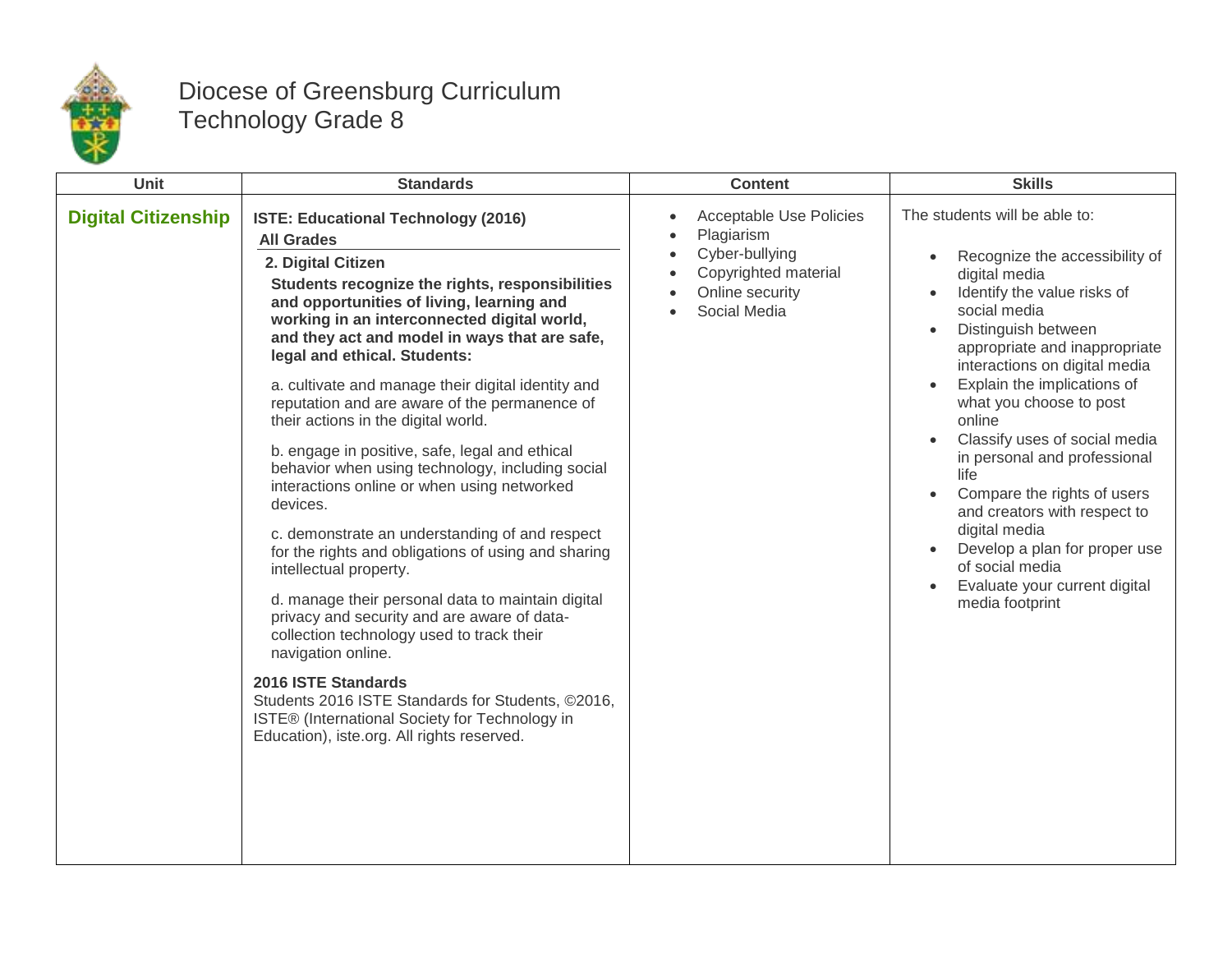| <b>Unit</b>         | <b>Standards</b>                                                                                                                                                                                                                                                                                                                                                                                                                                                                                                                                                                                                                                                                                                                                                                                                                                                                                                                                                                 | <b>Content</b>                                   | <b>Skills</b>                                                                                                                                                                                              |
|---------------------|----------------------------------------------------------------------------------------------------------------------------------------------------------------------------------------------------------------------------------------------------------------------------------------------------------------------------------------------------------------------------------------------------------------------------------------------------------------------------------------------------------------------------------------------------------------------------------------------------------------------------------------------------------------------------------------------------------------------------------------------------------------------------------------------------------------------------------------------------------------------------------------------------------------------------------------------------------------------------------|--------------------------------------------------|------------------------------------------------------------------------------------------------------------------------------------------------------------------------------------------------------------|
| <b>Web Accounts</b> | ISTE: Educational Technology (2016)<br><b>All Grades</b><br>2. Digital Citizen<br>Students recognize the rights, responsibilities<br>and opportunities of living, learning and<br>working in an interconnected digital world,<br>and they act and model in ways that are safe,<br>legal and ethical. Students:<br>a. cultivate and manage their digital identity and<br>reputation and are aware of the permanence of<br>their actions in the digital world.<br>b. engage in positive, safe, legal and ethical<br>behavior when using technology, including social<br>interactions online or when using networked<br>devices.<br>d. manage their personal data to maintain digital<br>privacy and security and are aware of data-<br>collection technology used to track their<br>navigation online.<br>2016 ISTE Standards<br>Students 2016 ISTE Standards for Students, ©2016,<br>ISTE® (International Society for Technology in<br>Education), iste.org. All rights reserved. | <b>Email Accounts</b><br>$\bullet$<br>Office 365 | The students will be able to:<br>Log in and out of email<br>$\bullet$<br>accounts.<br>Compose and send an email.<br>$\bullet$<br>Add an attachment.<br>$\bullet$<br>Use one drive for storage<br>$\bullet$ |
|                     |                                                                                                                                                                                                                                                                                                                                                                                                                                                                                                                                                                                                                                                                                                                                                                                                                                                                                                                                                                                  |                                                  |                                                                                                                                                                                                            |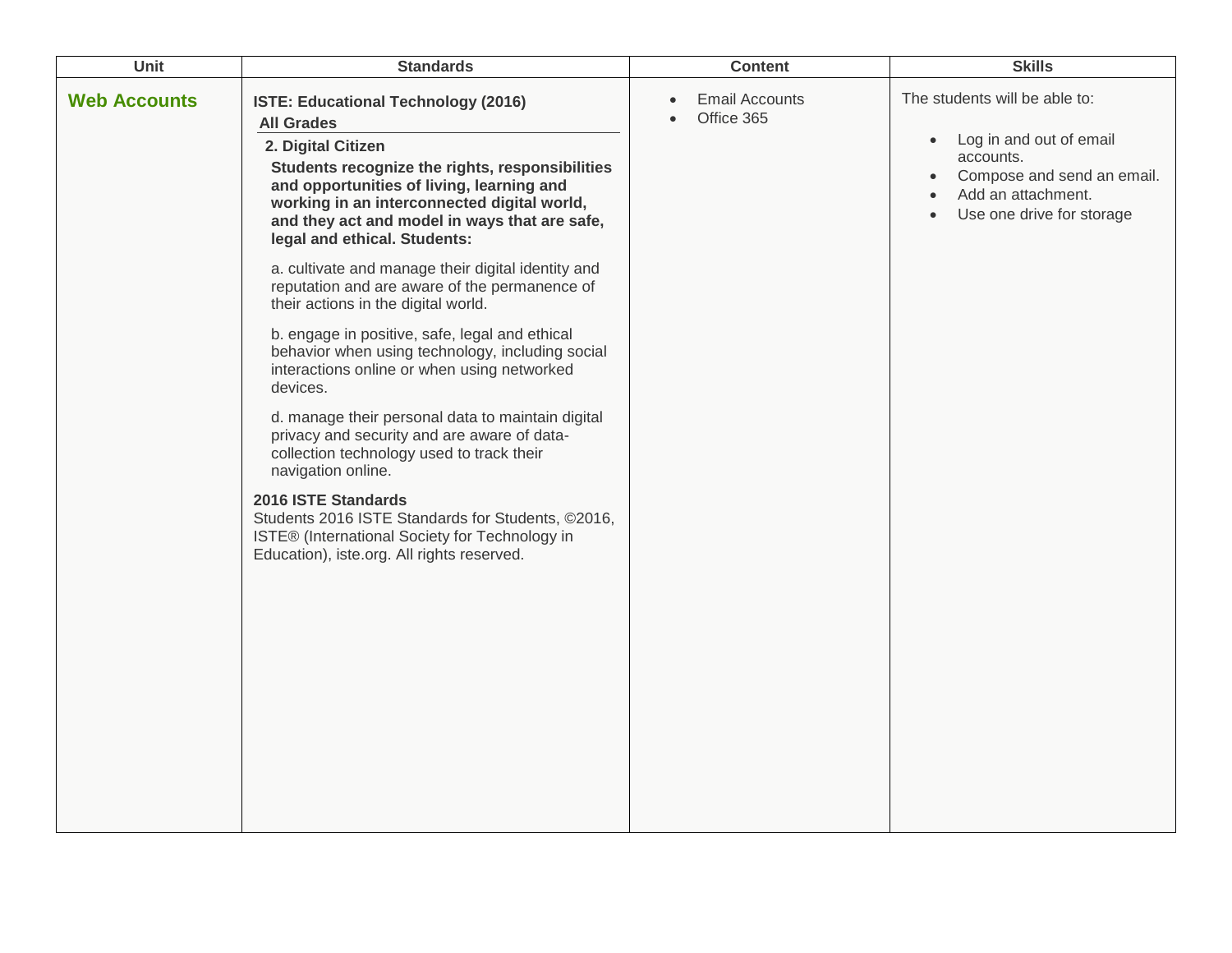| <b>Unit</b>                                                      | <b>Standards</b>                                                                                                                                                                                                                                                                                                                                                                                                                                                                                                                                                                                                                                                                                                                                   | <b>Content</b>                                                                                                                                                                              | <b>Skills</b>                                                                                                                                                                                                                                                                                                                                                                                                                                                           |
|------------------------------------------------------------------|----------------------------------------------------------------------------------------------------------------------------------------------------------------------------------------------------------------------------------------------------------------------------------------------------------------------------------------------------------------------------------------------------------------------------------------------------------------------------------------------------------------------------------------------------------------------------------------------------------------------------------------------------------------------------------------------------------------------------------------------------|---------------------------------------------------------------------------------------------------------------------------------------------------------------------------------------------|-------------------------------------------------------------------------------------------------------------------------------------------------------------------------------------------------------------------------------------------------------------------------------------------------------------------------------------------------------------------------------------------------------------------------------------------------------------------------|
| <b>Basic Computer</b><br><b>Skills and</b><br><b>Keyboarding</b> | ISTE: Educational Technology (2016)<br><b>All Grades</b><br>1. Empowered Learner<br>Students leverage technology to take an active<br>role in choosing, achieving and demonstrating<br>competency in their learning goals, informed<br>by the learning sciences. Students:<br>d. understand the fundamental concepts of<br>technology operations, demonstrate the ability to<br>choose, use and troubleshoot current<br>technologies and are able to transfer their<br>knowledge to explore emerging technologies.<br>2016 ISTE Standards<br>Students 2016 ISTE Standards for Students, ©2016,<br>ISTE® (International Society for Technology in<br>Education), iste.org. All rights reserved.                                                     | <b>Organizing Files/ Folders</b><br>Saving files<br>Storage devices<br>Keyboarding                                                                                                          | The students will be able to:<br>Organize files in folders(add,<br>$\bullet$<br>delete, and rename)<br>Save files to various locations<br>(cloud storage, flash drive,<br>$etc.$ )<br>Identify and use various<br>$\bullet$<br>storage devices<br>Use keyboard effectively.<br>$\bullet$<br>o Know the keyboard<br>shortcuts and the<br>functions of special<br>keys on the<br>keyboard.<br>Formulate a list of<br>$\circ$<br>best practices for<br>keyboard shortcuts. |
| <b>Word Processing</b>                                           | ISTE: Educational Technology (2016)<br><b>All Grades</b><br>3. Knowledge Constructor<br>Students critically curate a variety of<br>resources using digital tools to construct<br>knowledge, produce creative artifacts and<br>make meaningful learning experiences for<br>themselves and others. Students:<br>c. curate information from digital resources using<br>a variety of tools and methods to create<br>collections of artifacts that demonstrate<br>meaningful connections or conclusions.<br>6. Creative Communicator<br>Students communicate clearly and express<br>themselves creatively for a variety of purposes<br>using the platforms, tools, styles, formats and<br>digital media appropriate to their goals.<br><b>Students:</b> | <b>Word Processing Applications</b><br>(MS Word, Google Docs, etc.)<br>Utilize formatting<br>$\bullet$<br>worksheet<br>Take any original work<br>and format it to teacher<br>specifications | The students will be able to:<br>Create, save, and view<br>$\bullet$<br>documents<br>Format text<br>$\bullet$<br>Review:<br>cut<br>$\bullet$<br>copy<br>$\bullet$<br>paste<br>$\bullet$<br>move<br>$\bullet$<br>Microsoft Ribbon<br>$\bullet$<br>File, Home, Insert,<br>$\circ$<br>Design, Layout Tabs<br>Introduce and identify appropriate<br>uses of formatting:<br>hyperlinks<br>$\bullet$<br>line spacing<br>indentation<br>columns                                |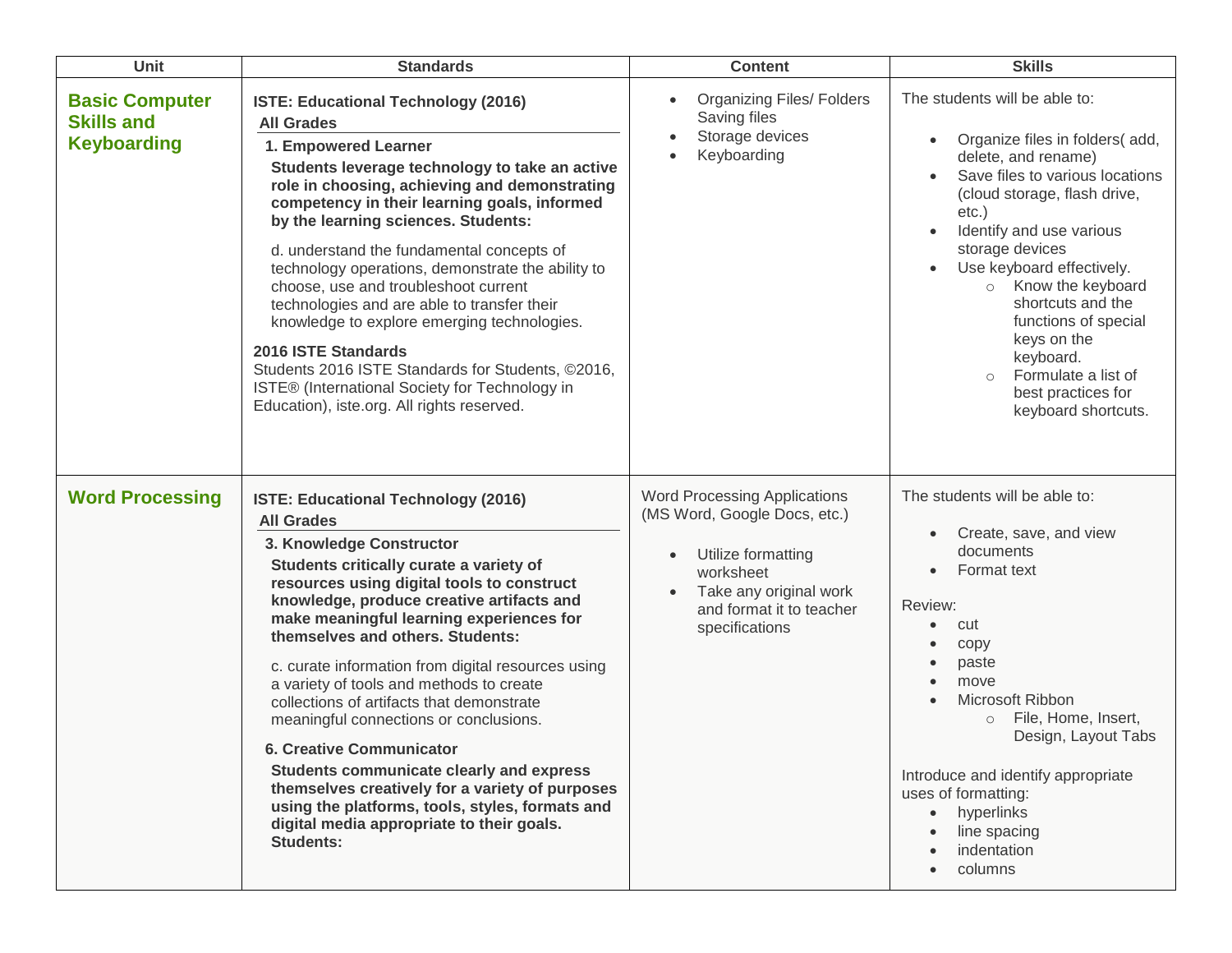| Unit            | <b>Standards</b>                                                                                                                                                                                                                                                                                                                                                                                                                                                                                                                                                                                                                                                                                                                                                               | <b>Content</b>                                                                                                       | <b>Skills</b>                                                                                                                                                                                                                                                          |
|-----------------|--------------------------------------------------------------------------------------------------------------------------------------------------------------------------------------------------------------------------------------------------------------------------------------------------------------------------------------------------------------------------------------------------------------------------------------------------------------------------------------------------------------------------------------------------------------------------------------------------------------------------------------------------------------------------------------------------------------------------------------------------------------------------------|----------------------------------------------------------------------------------------------------------------------|------------------------------------------------------------------------------------------------------------------------------------------------------------------------------------------------------------------------------------------------------------------------|
|                 | a. choose the appropriate platforms and tools for<br>meeting the desired objectives of their creation or<br>communication.<br>b. create original works or responsibly repurpose<br>or remix digital resources into new creations.<br>c. communicate complex ideas clearly and<br>effectively by creating or using a variety of digital<br>objects such as visualizations, models or<br>simulations.<br>d. publish or present content that customizes the<br>message and medium for their intended<br>audiences.<br>2016 ISTE Standards<br>Students 2016 ISTE Standards for Students, ©2016,<br>ISTE® (International Society for Technology in<br>Education), iste.org. All rights reserved.                                                                                    |                                                                                                                      | tables<br>headers & footers<br>table of contents<br>title/cover page<br>page numbers                                                                                                                                                                                   |
| <b>Research</b> | ISTE: Educational Technology (2016)<br><b>All Grades</b><br>3. Knowledge Constructor<br>Students critically curate a variety of<br>resources using digital tools to construct<br>knowledge, produce creative artifacts and<br>make meaningful learning experiences for<br>themselves and others. Students:<br>a. plan and employ effective research strategies<br>to locate information and other resources for their<br>intellectual or creative pursuits.<br>b. evaluate the accuracy, perspective, credibility<br>and relevance of information, media, data or other<br>resources.<br>c. curate information from digital resources using<br>a variety of tools and methods to create<br>collections of artifacts that demonstrate<br>meaningful connections or conclusions. | <b>Effective Search</b><br><b>Strategies</b><br><b>Website Credibility</b><br>Plagiarism<br><b>Website Citations</b> | The students will be able to:<br>Use Boolean operators<br>٠<br>Identify the source/creator of<br>a website.<br>Demonstrate understanding<br>of domain suffixes related to<br>research and website validity.<br>Review online copyright and<br>plagiarism expectations. |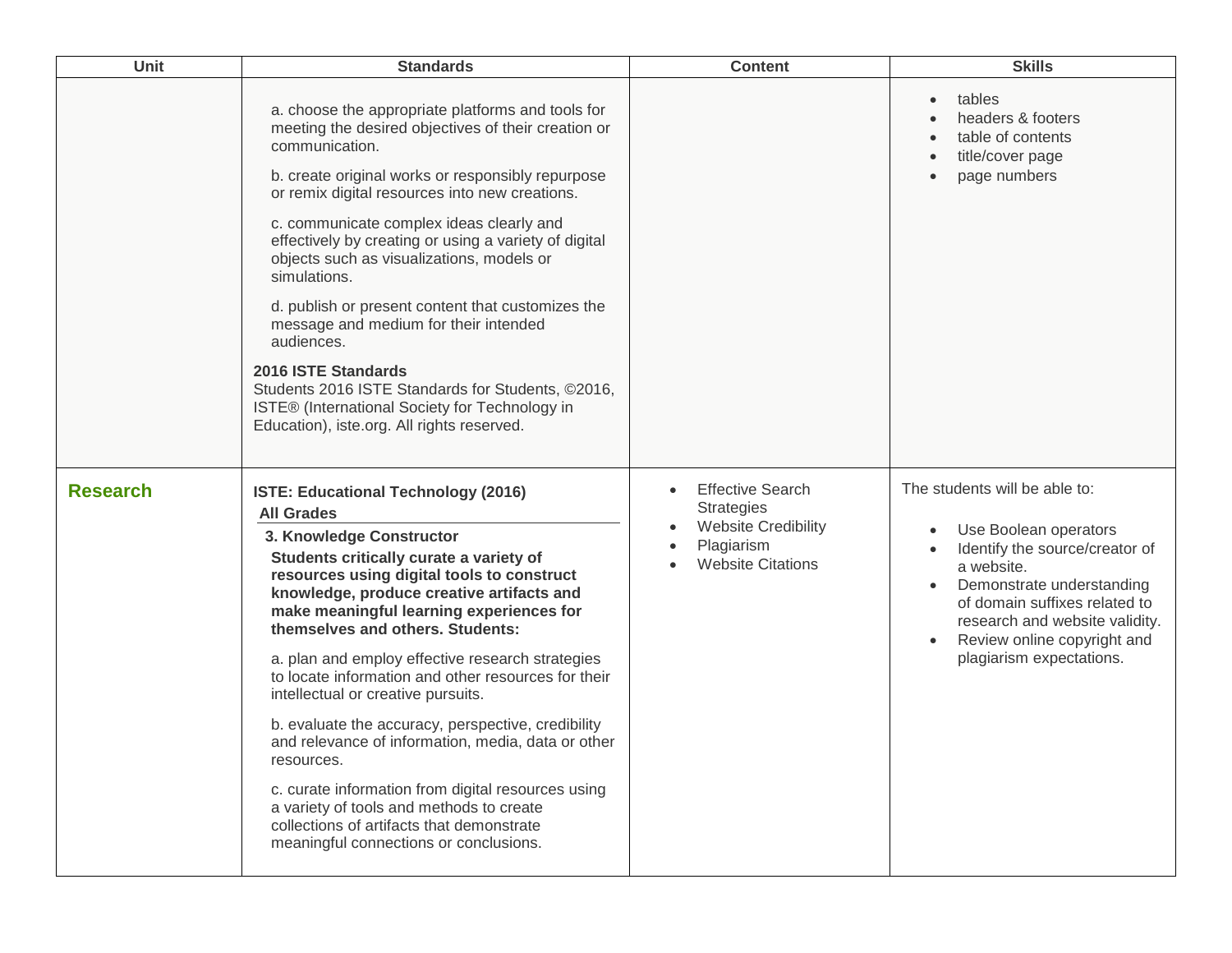| Unit          | <b>Standards</b>                                                                                                                                                                                                                                                                                                                                                                                                                                                                                                                                                                                                                                                                                                                                                                                                                                                                                                                                                                                                                                                                                                                                                                    | <b>Content</b>                                                                                               | <b>Skills</b>                                                                                                                                             |
|---------------|-------------------------------------------------------------------------------------------------------------------------------------------------------------------------------------------------------------------------------------------------------------------------------------------------------------------------------------------------------------------------------------------------------------------------------------------------------------------------------------------------------------------------------------------------------------------------------------------------------------------------------------------------------------------------------------------------------------------------------------------------------------------------------------------------------------------------------------------------------------------------------------------------------------------------------------------------------------------------------------------------------------------------------------------------------------------------------------------------------------------------------------------------------------------------------------|--------------------------------------------------------------------------------------------------------------|-----------------------------------------------------------------------------------------------------------------------------------------------------------|
|               | d. build knowledge by actively exploring real-world<br>issues and problems, developing ideas and<br>theories and pursuing answers and solutions.<br><b>2016 ISTE Standards</b><br>Students 2016 ISTE Standards for Students, ©2016,<br>ISTE® (International Society for Technology in<br>Education), iste.org. All rights reserved.                                                                                                                                                                                                                                                                                                                                                                                                                                                                                                                                                                                                                                                                                                                                                                                                                                                 |                                                                                                              |                                                                                                                                                           |
| <b>Coding</b> | <b>ISTE: Educational Technology (2016)</b><br><b>All Grades</b><br>5. Computational Thinker<br>Students develop and employ strategies for<br>understanding and solving problems in ways<br>that leverage the power of technological<br>methods to develop and test solutions.<br><b>Students:</b><br>a. formulate problem definitions suited for<br>technology-assisted methods such as data<br>analysis, abstract models and algorithmic thinking<br>in exploring and finding solutions.<br>b. collect data or identify relevant data sets, use<br>digital tools to analyze them, and represent data<br>in various ways to facilitate problem-solving and<br>decision-making.<br>c. break problems into component parts, extract<br>key information, and develop descriptive models<br>to understand complex systems or facilitate<br>problem-solving.<br>d. understand how automation works and use<br>algorithmic thinking to develop a sequence of<br>steps to create and test automated solutions.<br>2016 ISTE Standards<br>Students 2016 ISTE Standards for Students, ©2016,<br>ISTE® (International Society for Technology in<br>Education), iste.org. All rights reserved. | Programming motion<br>-up, down, left, and right<br>movement<br>Algorithms<br>Repeats and Loops<br>Decisions | The students will be able:<br>Construct an algorithm to<br>$\bullet$<br>complete a task.<br>Evaluate the need for using<br>loops, repeats, and decisions. |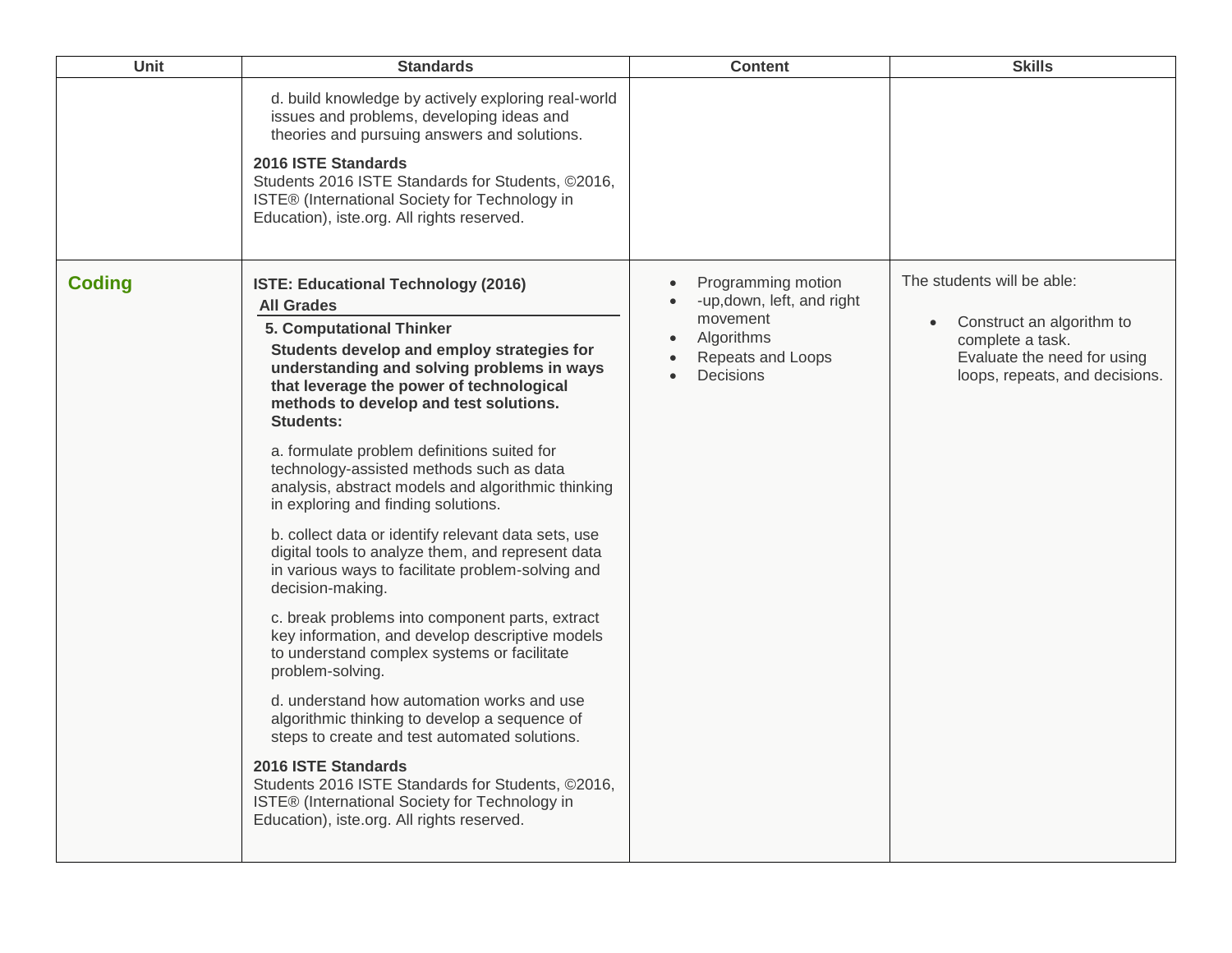| Unit                | <b>Standards</b>                                                                                                                                                                                                                                                                           | <b>Content</b>                                      | <b>Skills</b>                                                                                                                                                                                                                                                             |
|---------------------|--------------------------------------------------------------------------------------------------------------------------------------------------------------------------------------------------------------------------------------------------------------------------------------------|-----------------------------------------------------|---------------------------------------------------------------------------------------------------------------------------------------------------------------------------------------------------------------------------------------------------------------------------|
| <b>Spreadsheets</b> | ISTE: Educational Technology (2016)<br><b>All Grades</b><br>5. Computational Thinker<br>Students develop and employ strategies for<br>understanding and solving problems in ways<br>that leverage the power of technological<br>methods to develop and test solutions.<br><b>Students:</b> | Data/Spreadsheets<br>Charts and Graphs<br>$\bullet$ | The students will be able to:<br>Formatting cells<br>$\bullet$<br>Format charts and graphs<br>$\bullet$<br>Change text alignment in a<br>$\bullet$<br>cell<br>Use formulas to add,<br>$\bullet$<br>subtract, multiply, and divide<br>Sort data appropriately<br>$\bullet$ |
|                     | a. formulate problem definitions suited for<br>technology-assisted methods such as data<br>analysis, abstract models and algorithmic thinking<br>in exploring and finding solutions.                                                                                                       |                                                     | Switching rows and columns<br>$\bullet$<br>Sorting and filtering<br>Freezing panes<br><b>Functions</b>                                                                                                                                                                    |
|                     | b. collect data or identify relevant data sets, use<br>digital tools to analyze them, and represent data<br>in various ways to facilitate problem-solving and<br>decision-making.                                                                                                          |                                                     |                                                                                                                                                                                                                                                                           |
|                     | c. break problems into component parts, extract<br>key information, and develop descriptive models<br>to understand complex systems or facilitate<br>problem-solving.                                                                                                                      |                                                     |                                                                                                                                                                                                                                                                           |
|                     | d. understand how automation works and use<br>algorithmic thinking to develop a sequence of<br>steps to create and test automated solutions.                                                                                                                                               |                                                     |                                                                                                                                                                                                                                                                           |
|                     | 2016 ISTE Standards<br>Students 2016 ISTE Standards for Students, ©2016,<br>ISTE® (International Society for Technology in<br>Education), iste.org. All rights reserved.                                                                                                                   |                                                     |                                                                                                                                                                                                                                                                           |
|                     |                                                                                                                                                                                                                                                                                            |                                                     |                                                                                                                                                                                                                                                                           |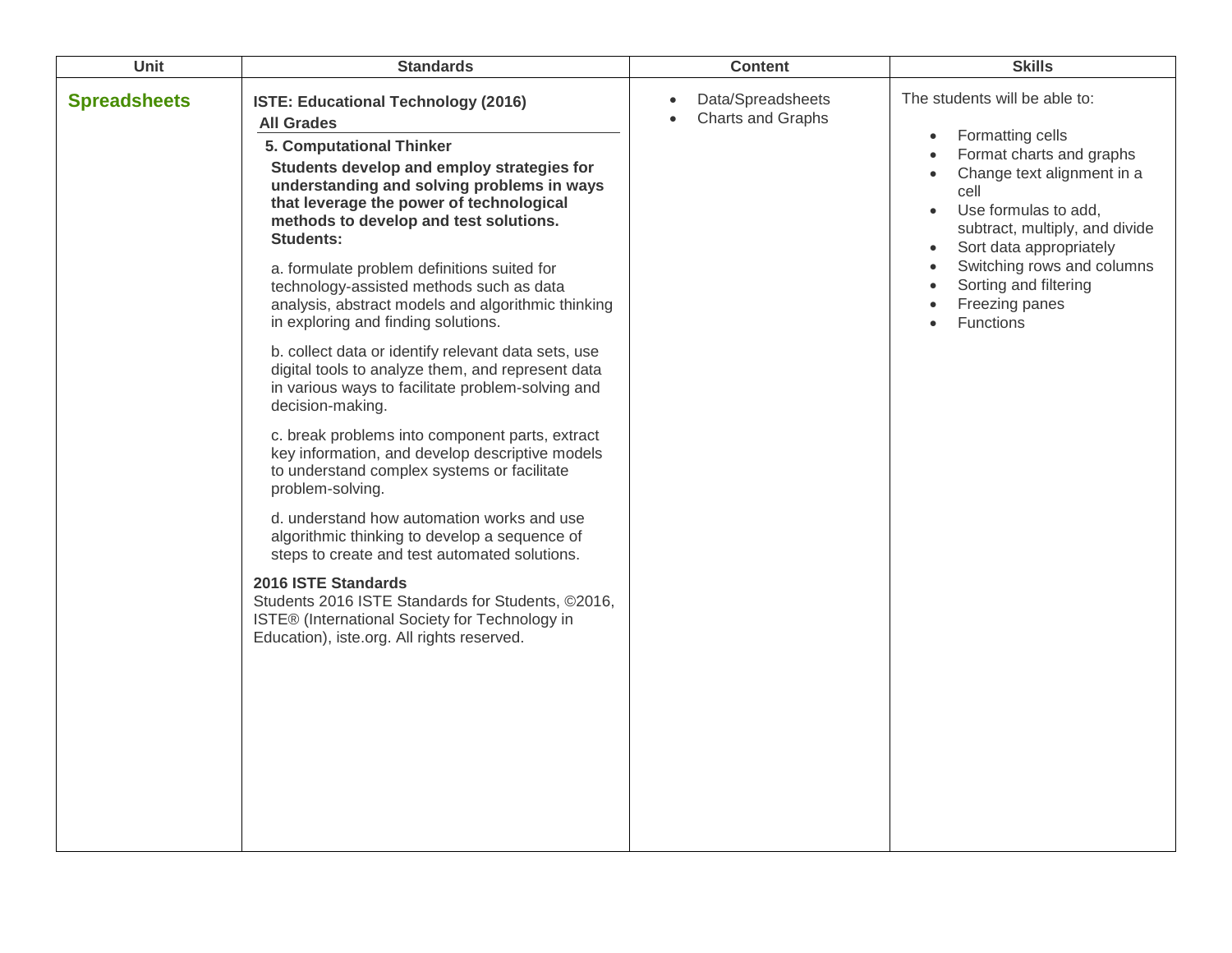| <b>Unit</b>          | <b>Standards</b>                                                                                                                                                                                                                                                                                                                                                 | <b>Content</b>                                                                          | <b>Skills</b>                                                                                                                                                                                                                                           |
|----------------------|------------------------------------------------------------------------------------------------------------------------------------------------------------------------------------------------------------------------------------------------------------------------------------------------------------------------------------------------------------------|-----------------------------------------------------------------------------------------|---------------------------------------------------------------------------------------------------------------------------------------------------------------------------------------------------------------------------------------------------------|
| <b>Presentations</b> | ISTE: Educational Technology (2016)<br><b>All Grades</b><br>3. Knowledge Constructor<br>Students critically curate a variety of<br>resources using digital tools to construct<br>knowledge, produce creative artifacts and<br>make meaningful learning experiences for<br>themselves and others. Students:<br>c. curate information from digital resources using | <b>Story Boards</b><br>PowerPoint<br>Prezie/Publisher<br>Adobe Premiere<br>Green Screen | The students will be able to:<br>Select media to complement<br>$\bullet$<br>a presentation<br>Demonstrate the use of<br>$\bullet$<br>design to enhance the<br>message within a<br>presentation<br>Present a point in a<br>$\bullet$<br>professional and |
|                      | a variety of tools and methods to create<br>collections of artifacts that demonstrate<br>meaningful connections or conclusions.                                                                                                                                                                                                                                  |                                                                                         | knowledgeable manner<br>Create effective handouts to<br>accompany a presentation                                                                                                                                                                        |
|                      | <b>6. Creative Communicator</b><br>Students communicate clearly and express<br>themselves creatively for a variety of purposes<br>using the platforms, tools, styles, formats and<br>digital media appropriate to their goals.<br><b>Students:</b>                                                                                                               |                                                                                         |                                                                                                                                                                                                                                                         |
|                      | a. choose the appropriate platforms and tools for<br>meeting the desired objectives of their creation or<br>communication.                                                                                                                                                                                                                                       |                                                                                         |                                                                                                                                                                                                                                                         |
|                      | b. create original works or responsibly repurpose<br>or remix digital resources into new creations.                                                                                                                                                                                                                                                              |                                                                                         |                                                                                                                                                                                                                                                         |
|                      | c. communicate complex ideas clearly and<br>effectively by creating or using a variety of digital<br>objects such as visualizations, models or<br>simulations.                                                                                                                                                                                                   |                                                                                         |                                                                                                                                                                                                                                                         |
|                      | d. publish or present content that customizes the<br>message and medium for their intended<br>audiences.                                                                                                                                                                                                                                                         |                                                                                         |                                                                                                                                                                                                                                                         |
|                      | <b>7. Global Collaborator</b><br>Students use digital tools to broaden their<br>perspectives and enrich their learning by<br>collaborating with others and working<br>effectively in teams locally and globally.<br><b>Students:</b>                                                                                                                             |                                                                                         |                                                                                                                                                                                                                                                         |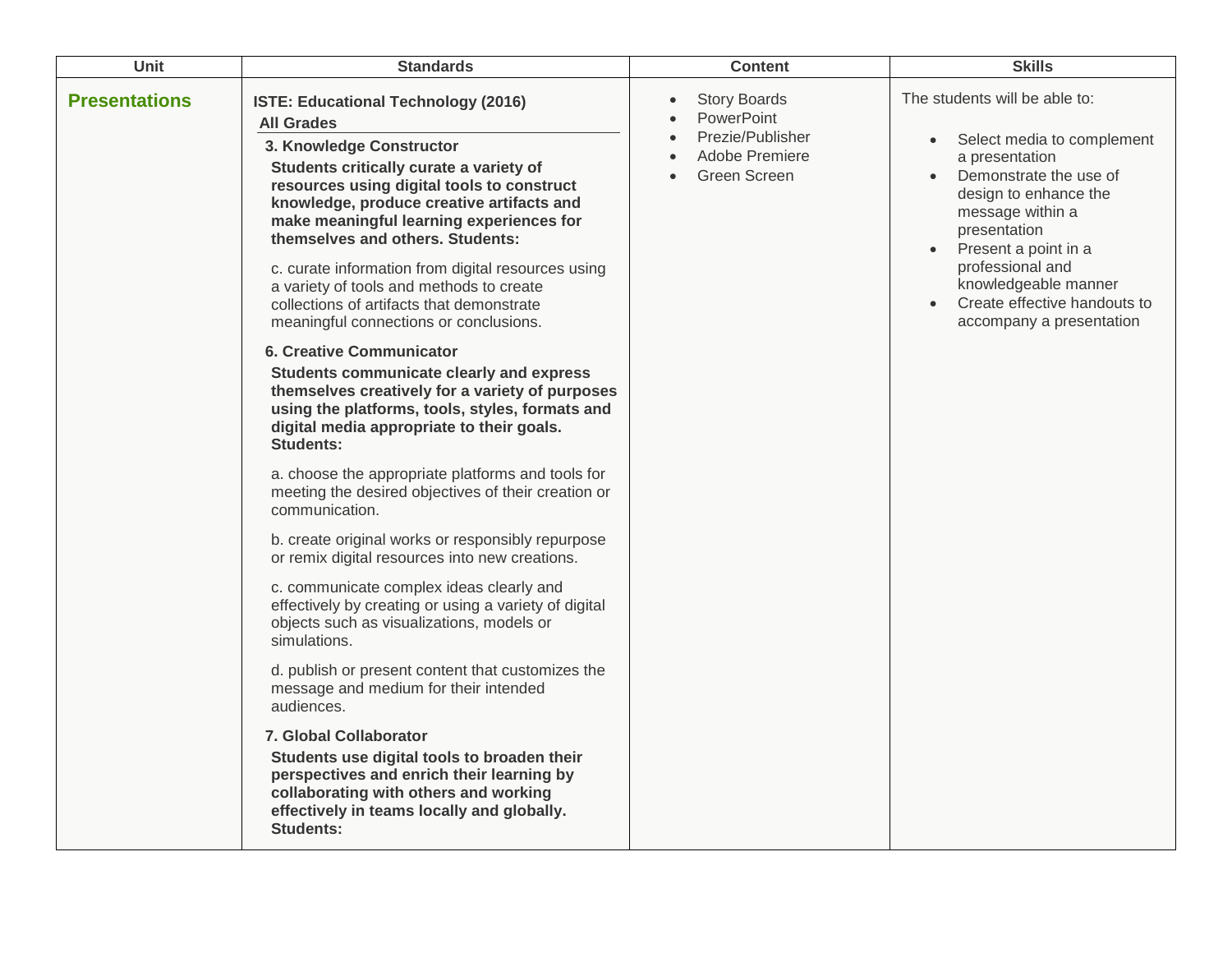| Unit                  | <b>Standards</b>                                                                                                                                                                                                                                                                                                                                                                                                                                                                                                                                                                                                                                                                                                                                                                                                                                                                                                                                                                                                                                                                                                                                               | <b>Content</b>                                             | <b>Skills</b>                                                                                                                                                               |
|-----------------------|----------------------------------------------------------------------------------------------------------------------------------------------------------------------------------------------------------------------------------------------------------------------------------------------------------------------------------------------------------------------------------------------------------------------------------------------------------------------------------------------------------------------------------------------------------------------------------------------------------------------------------------------------------------------------------------------------------------------------------------------------------------------------------------------------------------------------------------------------------------------------------------------------------------------------------------------------------------------------------------------------------------------------------------------------------------------------------------------------------------------------------------------------------------|------------------------------------------------------------|-----------------------------------------------------------------------------------------------------------------------------------------------------------------------------|
|                       | a. use digital tools to connect with learners from a<br>variety of backgrounds and cultures, engaging<br>with them in ways that broaden mutual<br>understanding and learning.<br>2016 ISTE Standards<br>Students 2016 ISTE Standards for Students, ©2016,<br>ISTE® (International Society for Technology in<br>Education), iste.org. All rights reserved.                                                                                                                                                                                                                                                                                                                                                                                                                                                                                                                                                                                                                                                                                                                                                                                                      |                                                            |                                                                                                                                                                             |
| <b>Digital Design</b> | <b>ISTE: Educational Technology (2016)</b><br><b>All Grades</b><br>4. Innovative Designer<br>Students use a variety of technologies within a<br>design process to identify and solve problems<br>by creating new, useful or imaginative<br>solutions. Students:<br>a. know and use a deliberate design process for<br>generating ideas, testing theories, creating<br>innovative artifacts or solving authentic problems.<br>b. select and use digital tools to plan and manage<br>a design process that considers design<br>constraints and calculated risks.<br><b>6. Creative Communicator</b><br>Students communicate clearly and express<br>themselves creatively for a variety of purposes<br>using the platforms, tools, styles, formats and<br>digital media appropriate to their goals.<br><b>Students:</b><br>a. choose the appropriate platforms and tools for<br>meeting the desired objectives of their creation or<br>communication.<br>b. create original works or responsibly repurpose<br>or remix digital resources into new creations.<br>c. communicate complex ideas clearly and<br>effectively by creating or using a variety of digital | Photography<br>3D Printing<br>Painting/Drawing<br>Software | The students will be able to:<br>Take and edit photographs<br>$\bullet$<br>Design a 3D Model<br>$\bullet$<br>Use drawing and painting<br>tools to create a graphic<br>image |